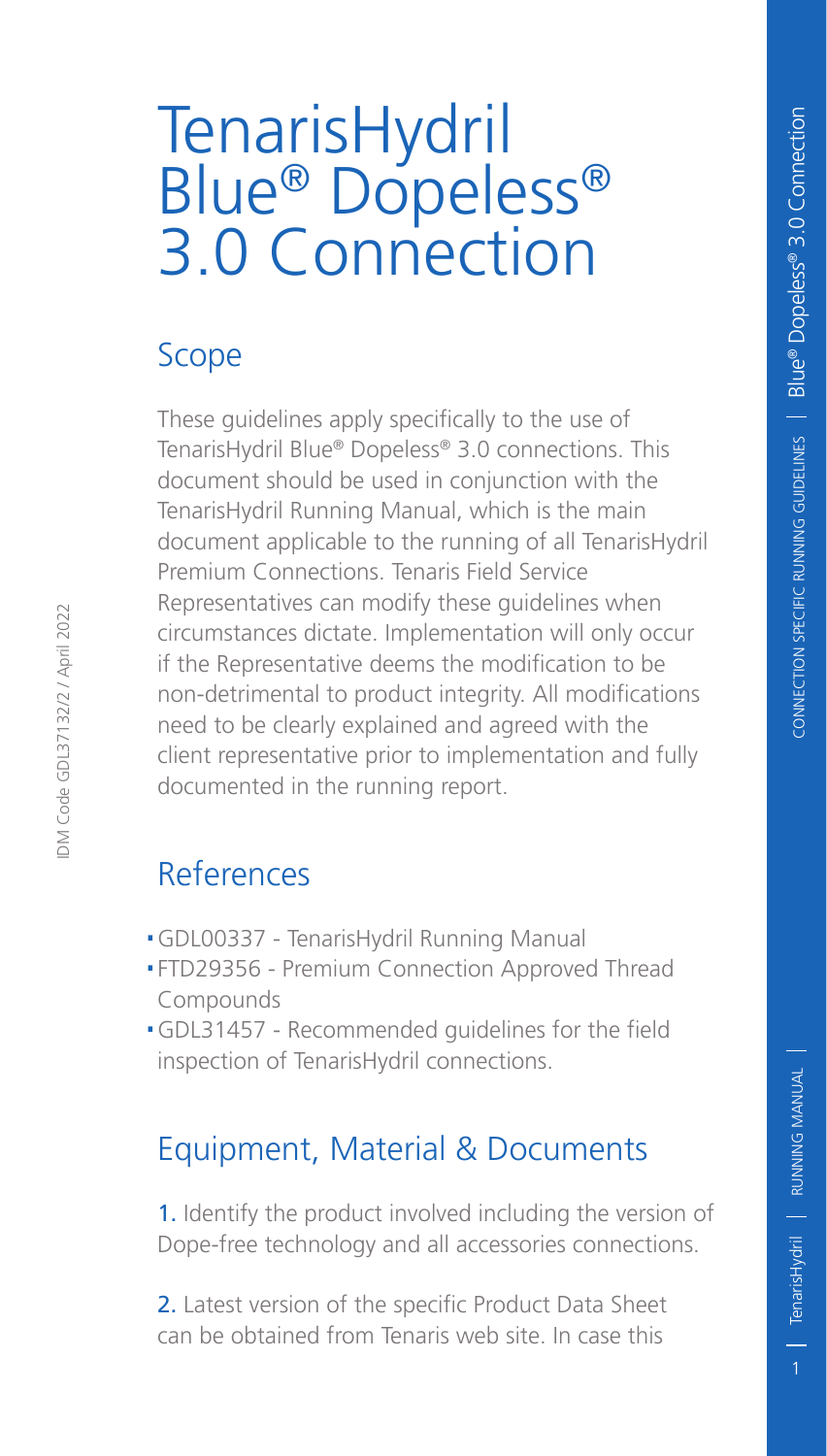is unavailable, request the data sheet from the local Technical Sales Representative or contact-tenarishydril@ tenaris.com. Dopeless® 3.0 technology does not require the use of thread compounds.

**3.** The use of a torque-turn computer monitoring system is strongly recommended to be used to make up TenarisHydril Blue® Dopeless® 3.0 connections.

4. In case assemblies in the job demands the use of thread compound verify the appropriate thread compound is available in accordance with FTD29356.

## Pre-Running

1. Never move or handle pipe without the correct thread protectors securely in place.

2. Ensure connections are clean and free of all debris and / or contaminants, cleaning methods employed should conform to the recommendations contained within the TenarisHydril running Manual.

**3.** Verify all pipe and accessories have genuine TenarisHydril manufactured connections.

4. Visually inspect thread and seal areas prior to running, ensuring no damage is evident.

5. Check condition of both pin and box coating ensuring no peel off or degradation has occurred.

6. Verify the compatibility of the TenarisHydril Blue® Dopeless® 3.0 pipe with accessories such as cement heads, safety valves, cross overs, etc.

7. Connection weight interchange compatibility is indicated in the TenarisHydril premium connections catalogue.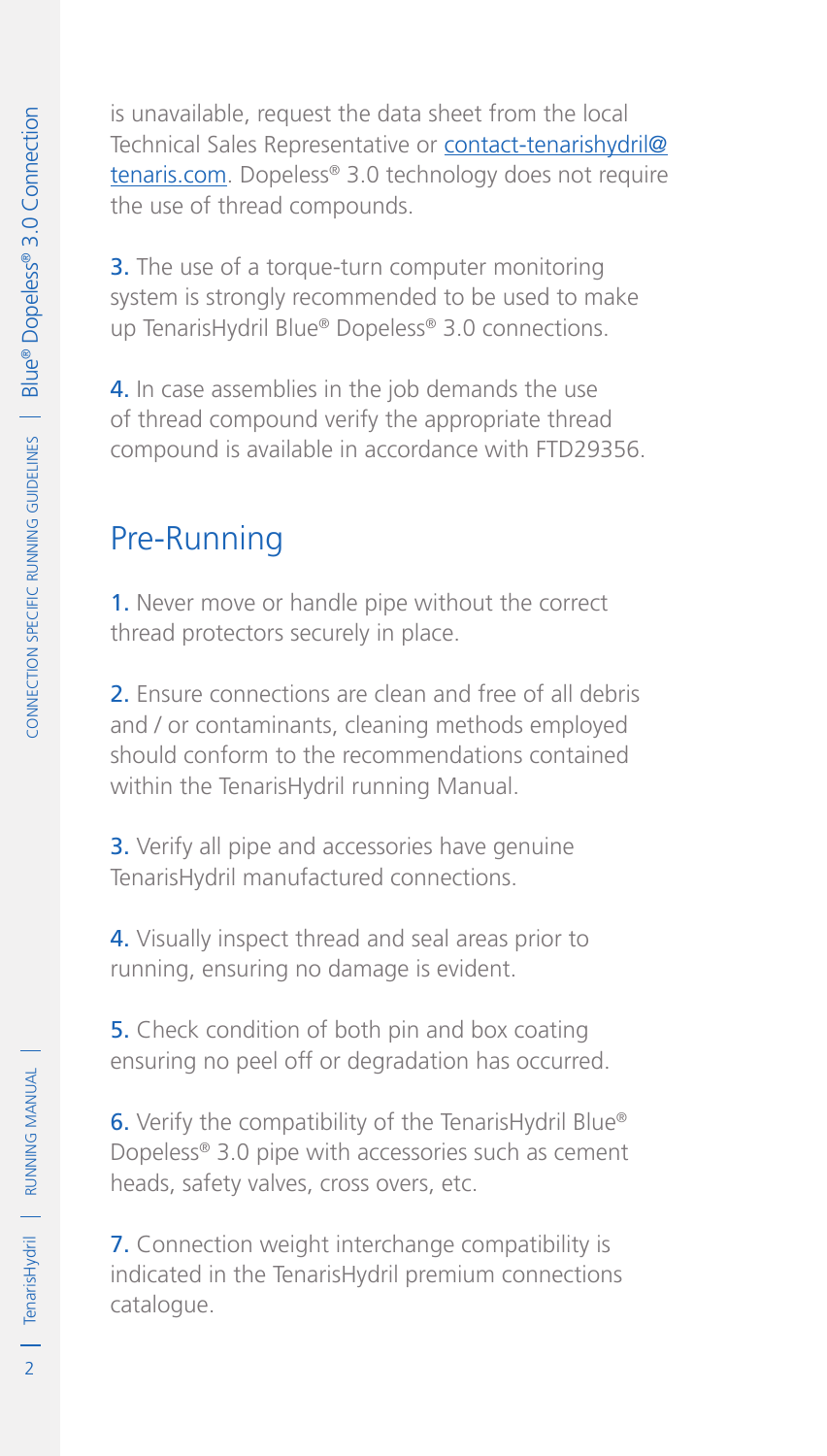8. Verify material grade of all accessories ensuring compatibility with main string.

## Blue® Dopeless® 3.0 Configuration

5 TPI  $\leq$  5  $\frac{1}{2}$ "  $4$  TPI  $> 5$   $\frac{1}{2}$ "

IDM Code GDL37132/2 / April 2022

IDM Code GDL37132/2 / April 2022



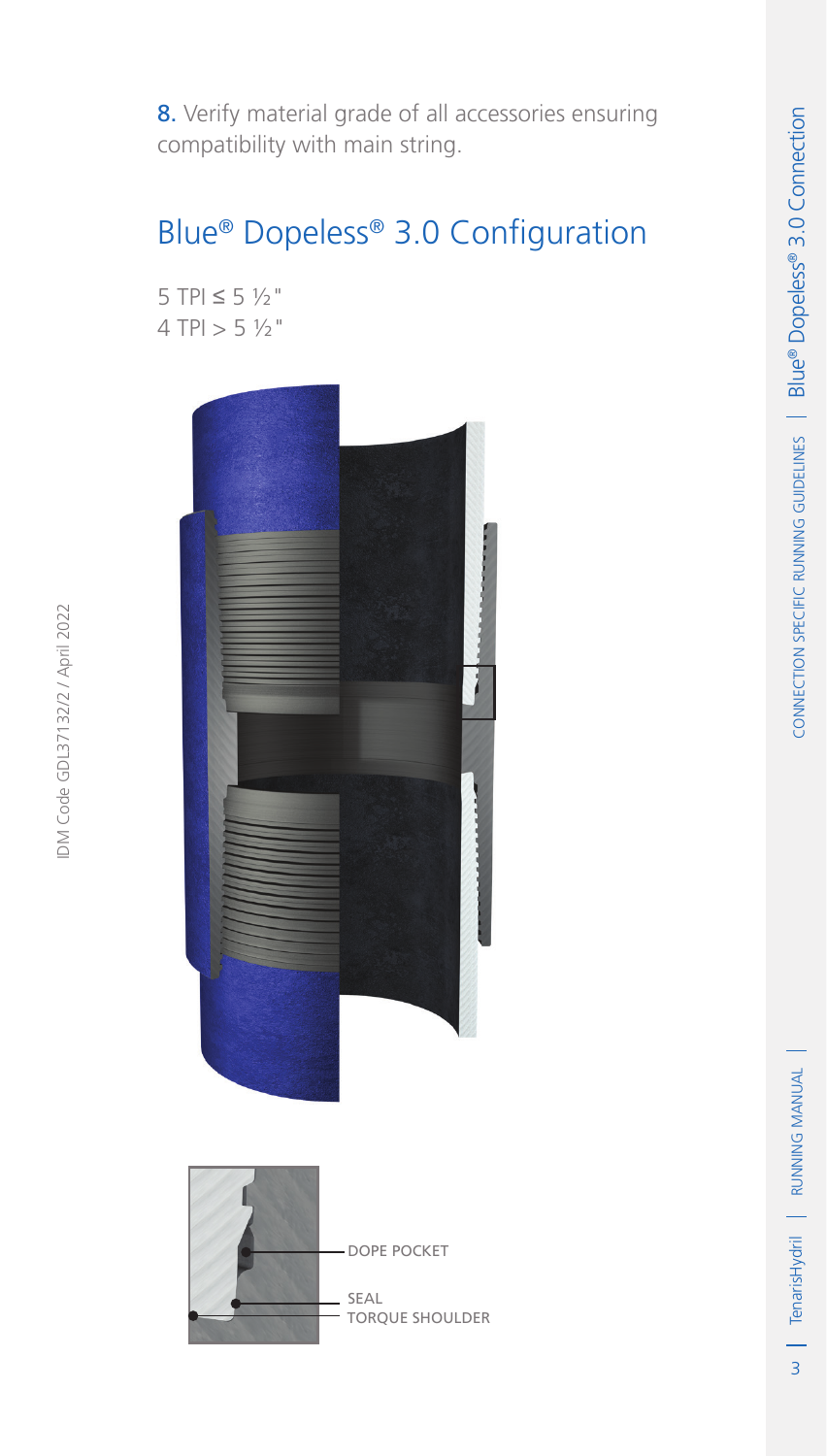#### Inspection

1. Inspection criteria for all TenarisHydril connections is as outlined in the Field Service Operative Guideline GDL31457.

2. Pay particular attention to seal areas.

3. Ensure the pin nose has no tears, gouges or raised metal.

4. Ensure the pin and box torque shoulders have no dents, tears or raised material which could interfere with correct assembly.

5. Repair of Dopeless® 3.0 in the field is limited to Field Services Representative or full refurbishment at Qualified Dopeless® facilities.

## Thread Compound Application

1. The application of thread compound is not required to assemble connections with Dopeless® 3.0 technology.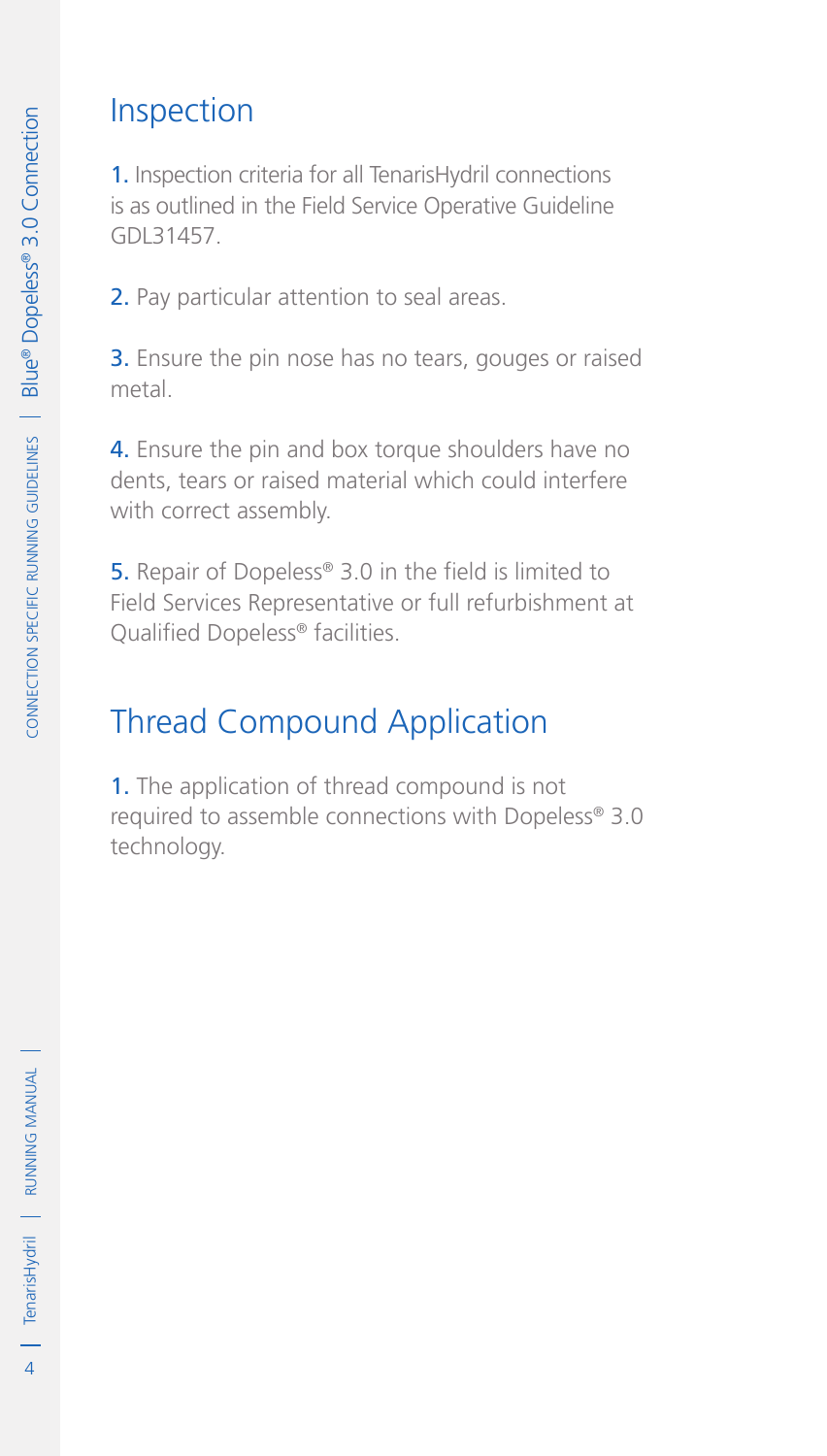## Blue® Dopeless® 3.0 Technology





1. TenarisHydril Blue® Dopeless® 3.0 connections do not require the application of thread compound for make-up.

2. If for whatever reason thread compound has to be applied to TenarisHydril Blue® Dopeless® 3.0 connections, whether both pin and box are Dopeless® 3.0 or when mixing a standard connection with Dopeless® 3.0, apply thread compound as indicated below.

- .Apply a very thin coating of thread compound on all pin threads, seal and pin nose.
- .Apply a thin layer of thread compound to the box seal.

3. Use the following instructions for mixed assemblies: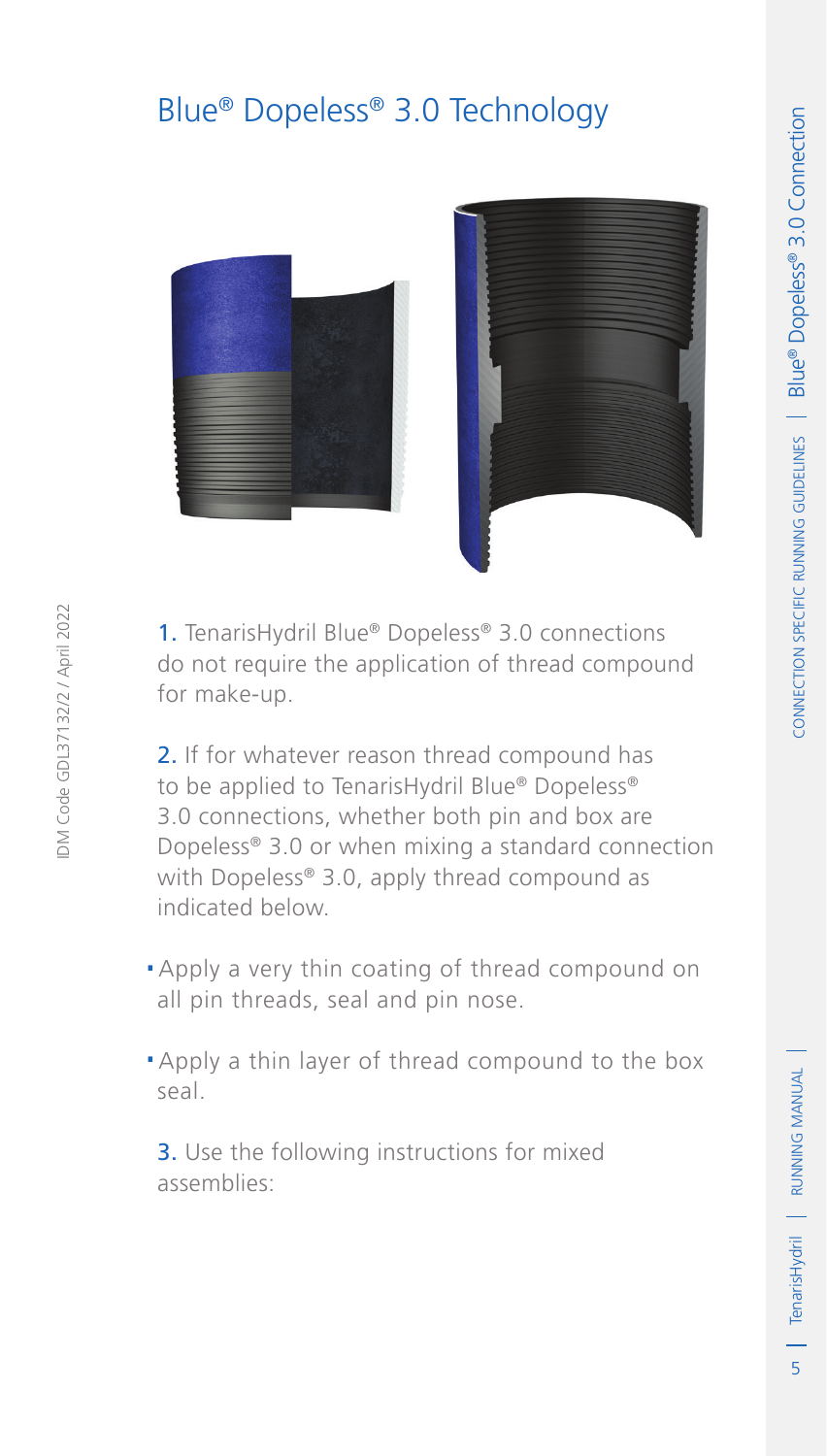| <b>Altreated</b><br><b>RUNNING</b> |
|------------------------------------|
| D                                  |
|                                    |

| Dopeless® 3.0 Technology<br>torques<br>Increase by 20% the higher torque<br>value between Dopeless®/<br>Dopeless® 3.0 Technology<br>Dopeless® 3.0 Technology<br>Apply the higher torque<br>value of Standard/<br>3.0 Technology<br>Dopeless® |
|----------------------------------------------------------------------------------------------------------------------------------------------------------------------------------------------------------------------------------------------|
|----------------------------------------------------------------------------------------------------------------------------------------------------------------------------------------------------------------------------------------------|

Standard torques refer to torque for standard version of the product affected by friction factor. Standard torques refer to torque for standard version of the product affected by friction factor.**TABLE 1.a.** Mixed assemblies Make up torques for  $OD < 7"$ . **Table 1.a.** Mixed assemblies Make up torques for OD < 7".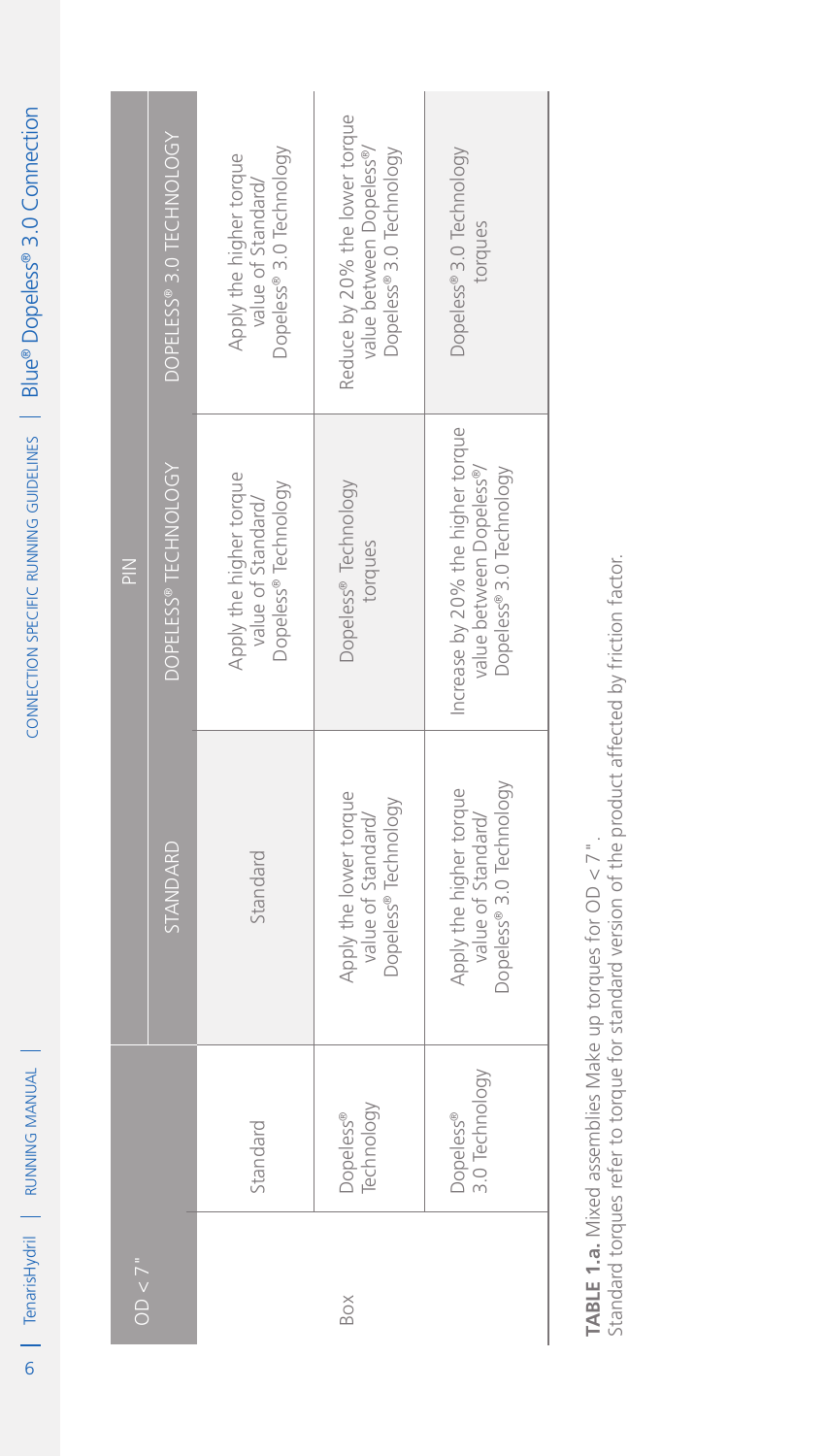|               | DOPELESS® 3.0 TECHNOLOGY | Dopeless® 3.0 Technology<br>Apply the higher torque<br>value of Standard/ | Dopeless®3.0 Technology<br>Apply the lower torque<br>value of Dopeless®/ | Dopeless®3.0 Technology<br>torques                                         |  |
|---------------|--------------------------|---------------------------------------------------------------------------|--------------------------------------------------------------------------|----------------------------------------------------------------------------|--|
| $\frac{2}{5}$ | DOPELESS® TECHNOLOGY     | Apply the higher torque<br>Dopeless® Technology<br>value of Standard/     | Dopeless <sup>®</sup> Technology<br>torques                              | Dopeless® 3.0 Technology<br>Apply the higher torque<br>value of Dopeless®/ |  |
|               | STANDARD                 | Standard                                                                  | Apply the lower torque value<br>Dopeless® Technology<br>of Standard/     | Apply the lower torque value<br>Dopeless® 3.0 Technology<br>of Standard/   |  |
|               |                          | Standard                                                                  | Technology<br>Dopeless®                                                  | 3.0 Technology<br>Dopeless®                                                |  |
| OD $\geq$ 7"  |                          |                                                                           | Box                                                                      |                                                                            |  |

**Table 1.b.** Mixed assemblies Make up torques for OD ≥ 7". Standard torques refer to torque for standard version of the product affected by friction factor. TABLE 1.b. Mixed assemblies Make up torques for OD > 7". Standard torques refer to torque for standard version of the product affected by friction factor. In any case involving a standard (with dope) connection, running compound shall be applied according to the instructions<br>mentioned above. In any case involving a standard (with dope) connection, running compound shall be applied according to the instructions mentioned above.

I TenarisHydril | RUNNING MANUAL 1 TenarisHydril | RUNNING MANUAL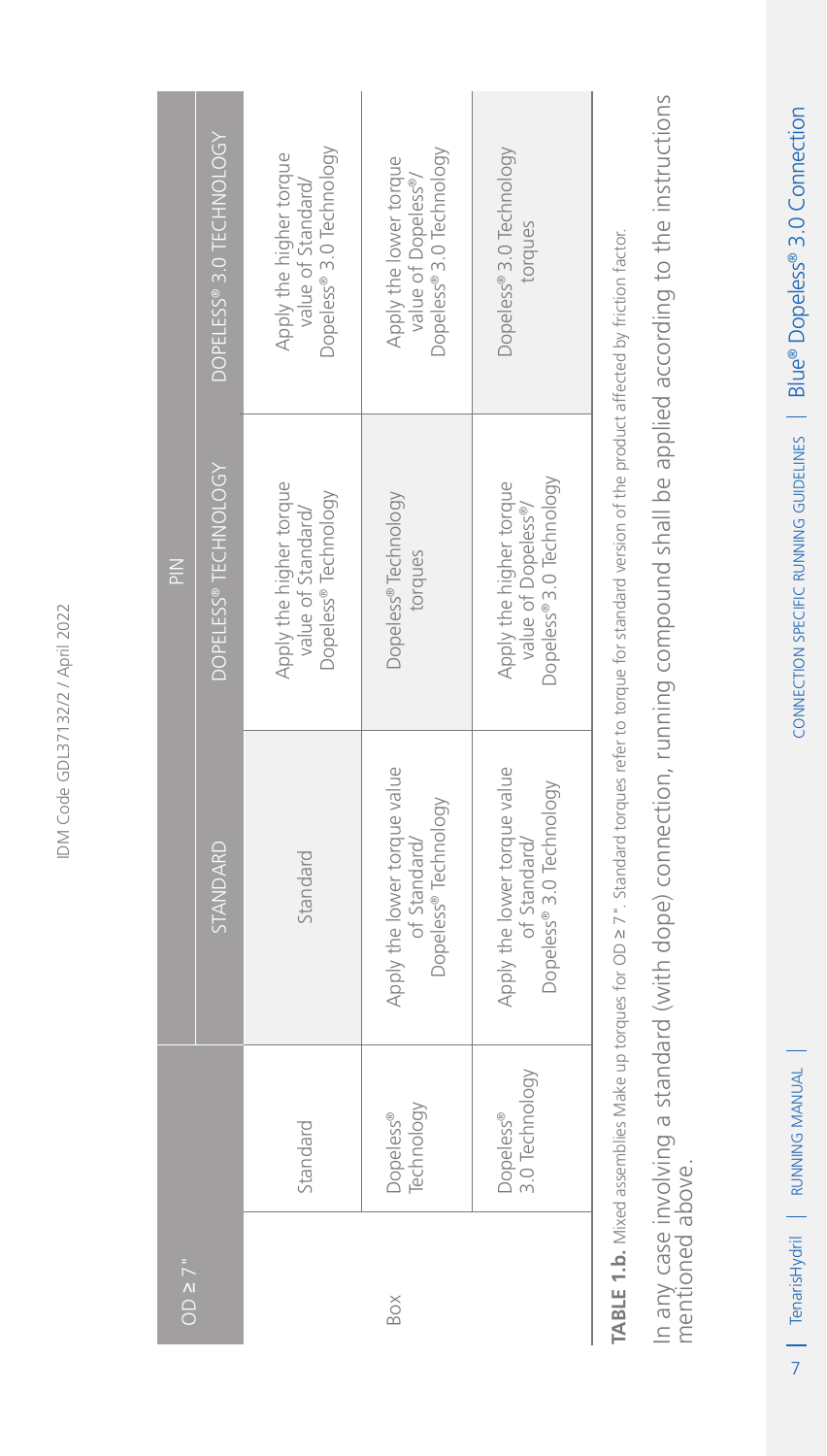## Blue® Dopeless® 3.0 Technology Thread Lock

1. Ideally when running a Tenarishydril Blue® Dopeless® 3.0 string the connections to be thread locked should be the non Dopeless® variant with the connections cleaned of thread compound and completely dried.

2. When thread locking Dopeless® 3.0 connections remove the Dopeless® 3.0 coating from the threads on the pin connection where the thread lock is to be applied.

**3.** Use a hand or rotary brass wire wheel to remove the Dopeless® 3.0 coating from the pin threads, ensuring no contact is made with the seal.

4. Leave the Dopeless® 3.0 coating on the pin seal, torque shoulder and threads where no thread lock is to be applied.

5. Dopeless<sup>®</sup> 3.0 boxes should be washed with hot water then dried prior to thread locking.

6. Thread lock should be applied to 50% of the pin threads immediately behind the seal area, as per the diagram below.

7. Apply the thread lock manufacturers indicated friction factor.

8. The application of thread dope is not required.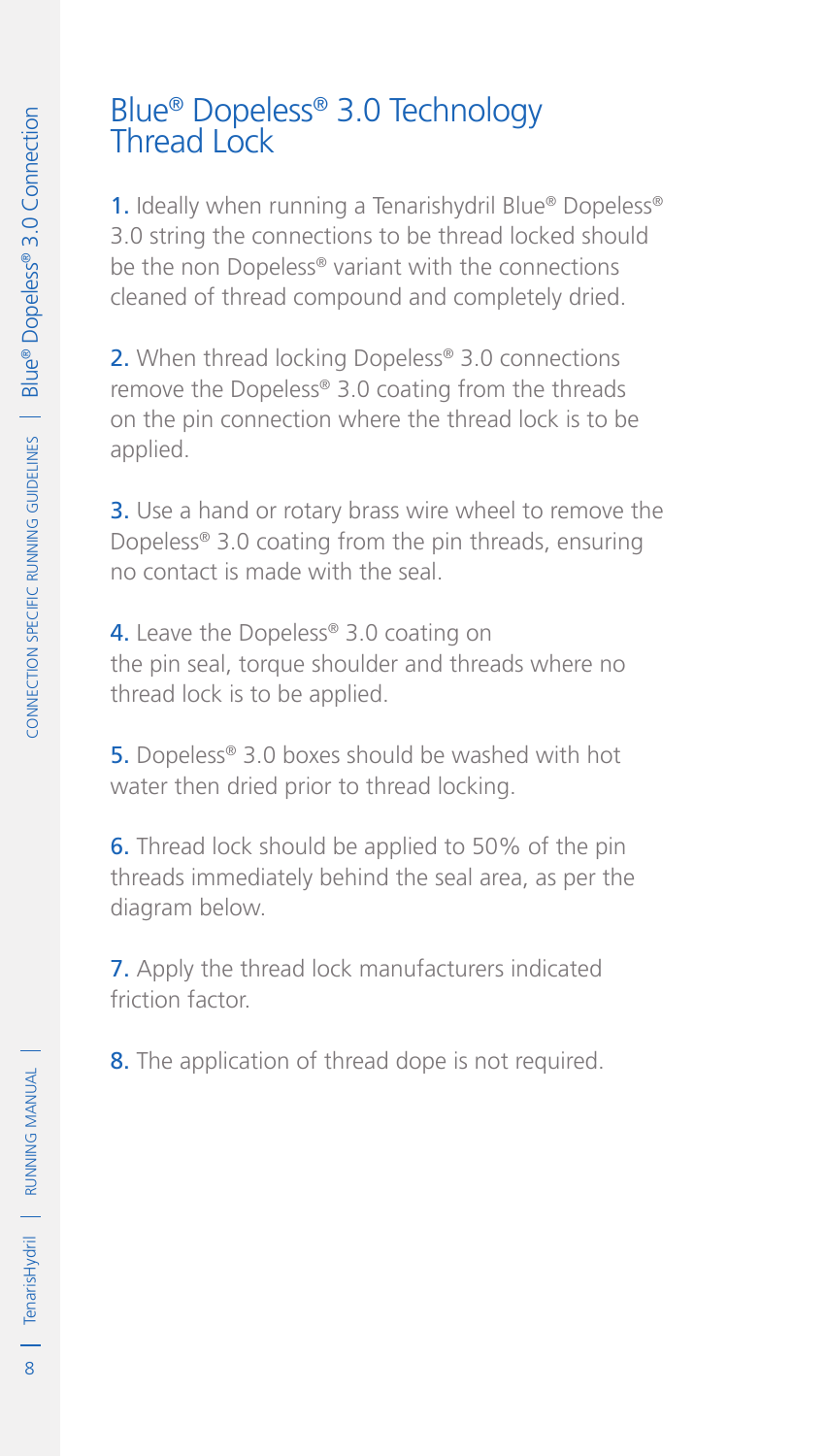1. The use of computer make up analysis equipment is strongly recommended when assembling TenarisHydril Blue® Dopeless® 3.0 connections.

Torque Application

2. Computer equipment should have the capability of displaying torque turn graph profiles.

**3.** The use of torque time prevents accurate graph interpretation of connection assembly.

4. Check calibration certificates of the torque gauge and computer equipment.

5. Shoulder points for TenarisHydril Blue® Dopeless® 3.0.

- .Minimum 15% of optimum torque.
- .Maximum 85% of optimum torque.

6. Reference torque should initially be set at 5% of optimum torque.

**7.** The dump valve should be set at optimum torque, verify correct operation on the pipe body prior to first make up.

8. Set the computer turns to 2 initially then adjust as necessary to attain good graph depiction.

9. Refer to the TenarisHydril running manual, make up acceptance section for further explanation.

10. The computer make up profile for TenarisHydril Blue® Dopeless® 3.0 should be similar to the ones below.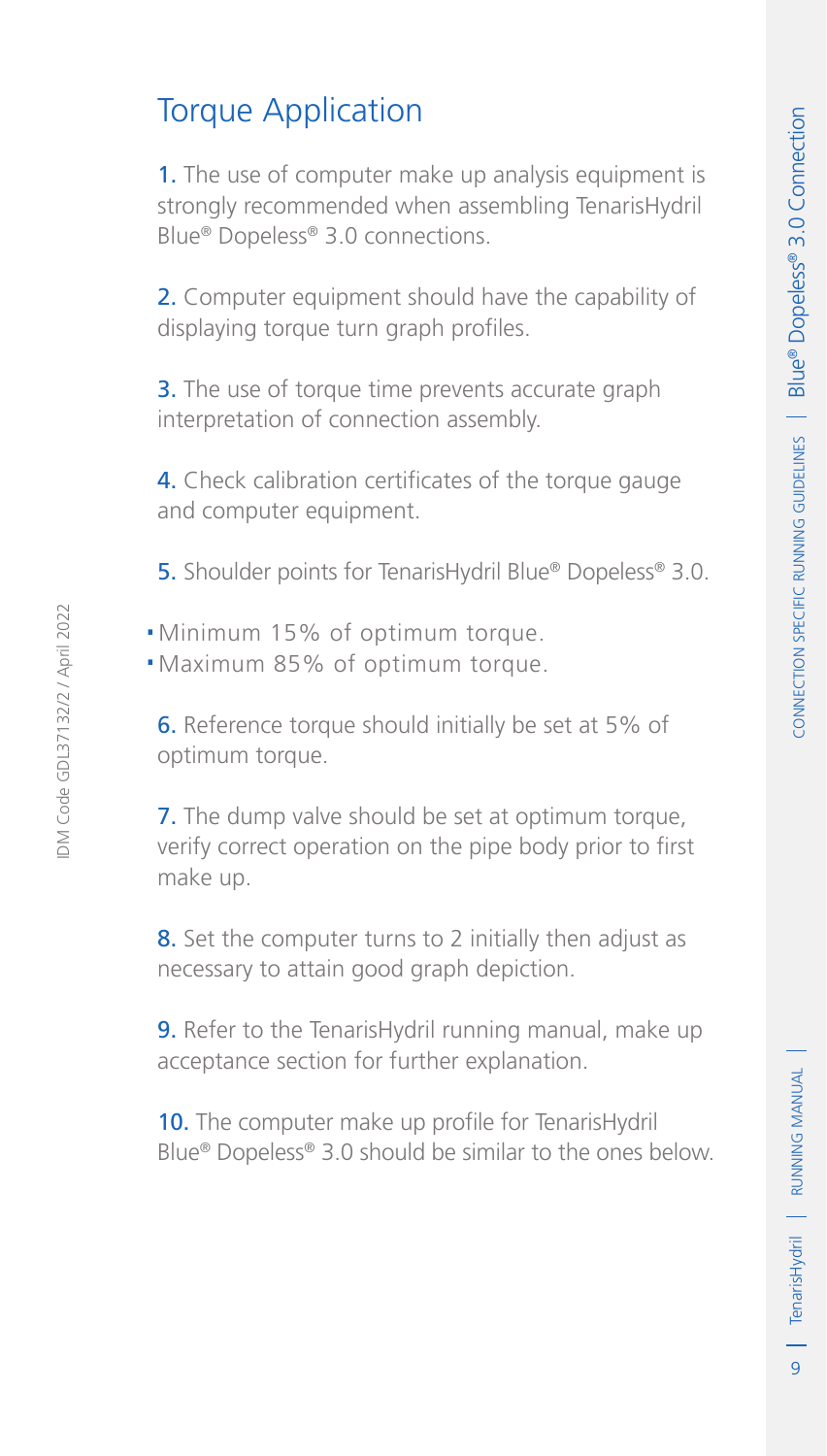

11. If different weight or grade of Blue® Dopeless® 3.0 connections are to be mixed apply the lower of the indicated make up torques.

12. When assembling TenarisHydril Blue® Dopeless® 3.0 connections the torques applied must be taken from the Dopeless® 3.0 variant product data sheet.

13. When mixing standard or Dopeless<sup>®</sup> with Dopeless<sup>®</sup> 3.0 connections apply the torque values indicated in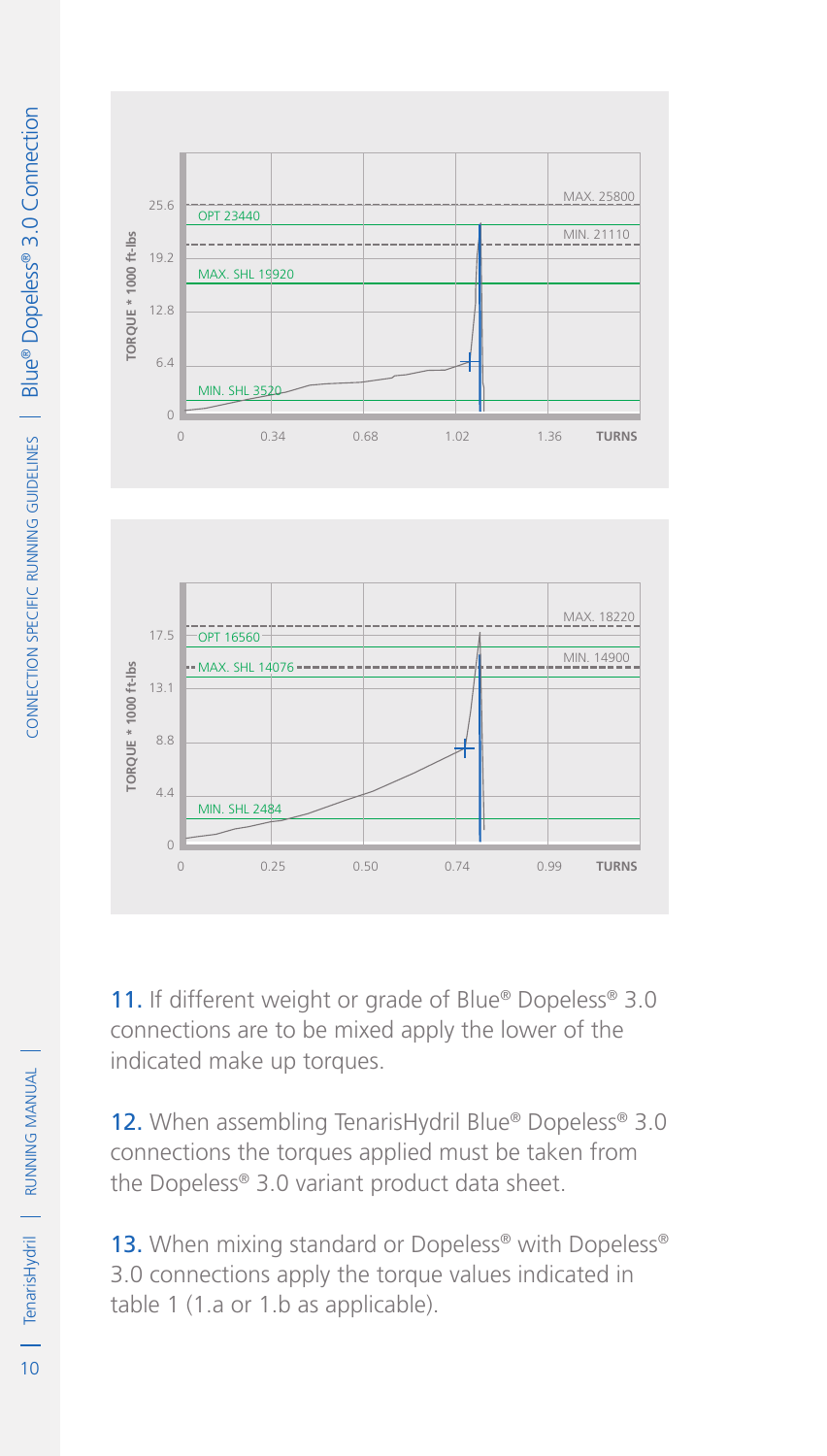14. When assembling Dopeless® 3.0 connections with thread lock, apply the torque values indicated in table 1 (1.a or 1.b as applicable) and apply the thread lock manufacturer's recommended friction factor. 15. If dope has to be applied on an assembly where both pin and box are Dopeless® 3.0 technology, utilize

# standard torques affected by friction factor.

## Running

1. The use of a stabbing quide is strongly recommended.

2. The use of a weight compensator is strongly recommended for chrome, large OD or heavy pipe.

**3.** To avoid cross threading, stab pipe in a smooth controlled fashion ensuring the pipe is vertical when doing so, continue to support and stabilise the pipe throughout the stabbing and make up operation.

4. Upon commencement of initial rotation use low RPM (5 RPM or below) in order to ensure the pipe has not cross threaded during stabbing.

5. If cross threading is evident, immediately reverse rotate the pipe, completely disassemble, clean and inspect both connections.

6. Maximum assembly speeds are indicated in the table 2. These are applicable for running in singles with a tong or CRT and assuming ideal conditions.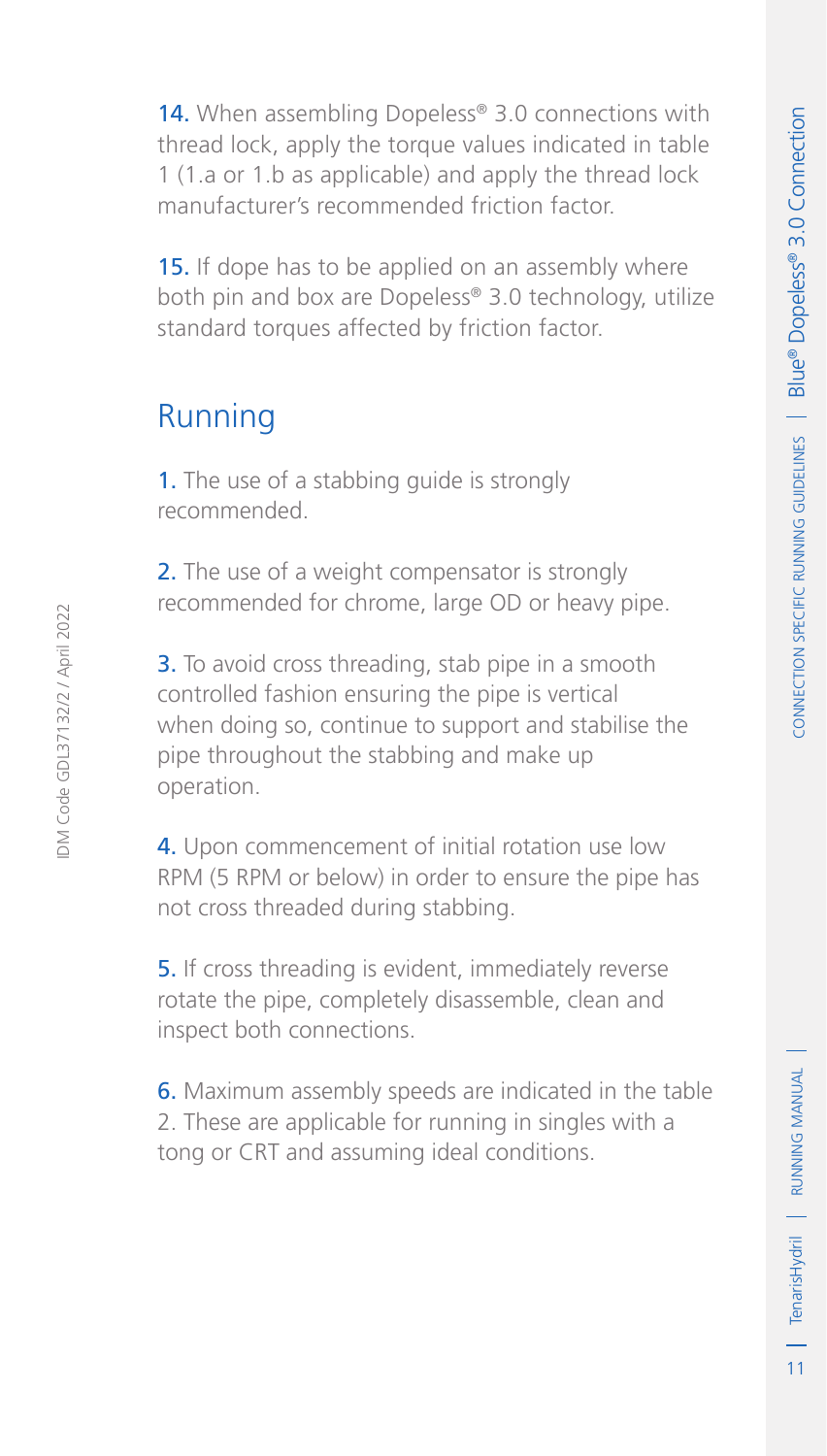| <b>TSH BLUE</b><br>DOPELESS® 3.0 | OD               | <b>SPIN</b><br><b>IN RPM</b> | <b>FINAL</b><br>M/U RPM |
|----------------------------------|------------------|------------------------------|-------------------------|
| Carbon                           | $23/8" - 4"$     | 15                           |                         |
| Steel                            | $41/2$ " - 51/2" | RΩ                           |                         |
|                                  | Above 5 1/2"     | 15                           |                         |

7. Conditions may dictate lower assembly speeds than the maximums indicated. High winds or excessive pipe movement among other variables will necessitate a lower RPM to be used.

8. Walk chrome pipe all the way in to hand tight, then apply tong only for final make up.

## Pulling

1. Automatic stabbing system or stabber is highly recommended to maintain the pipe in a vertical position.

2. The use of a stabbing quide is recommended to assist in centralising the pin to prevent hang up.

3. A weight compensator is strongly recommended for chrome, large OD and heavy pipe.

4. Apply the back-up tong jaw on the lower part, over the mill end, of the coupling.

5. Apply power tong in low rpm (3-5 RPM) to break the connection, ensuring the pipe is stabilised during the break and spin out process.

6. Do not exceed 15 RPM during spin out.